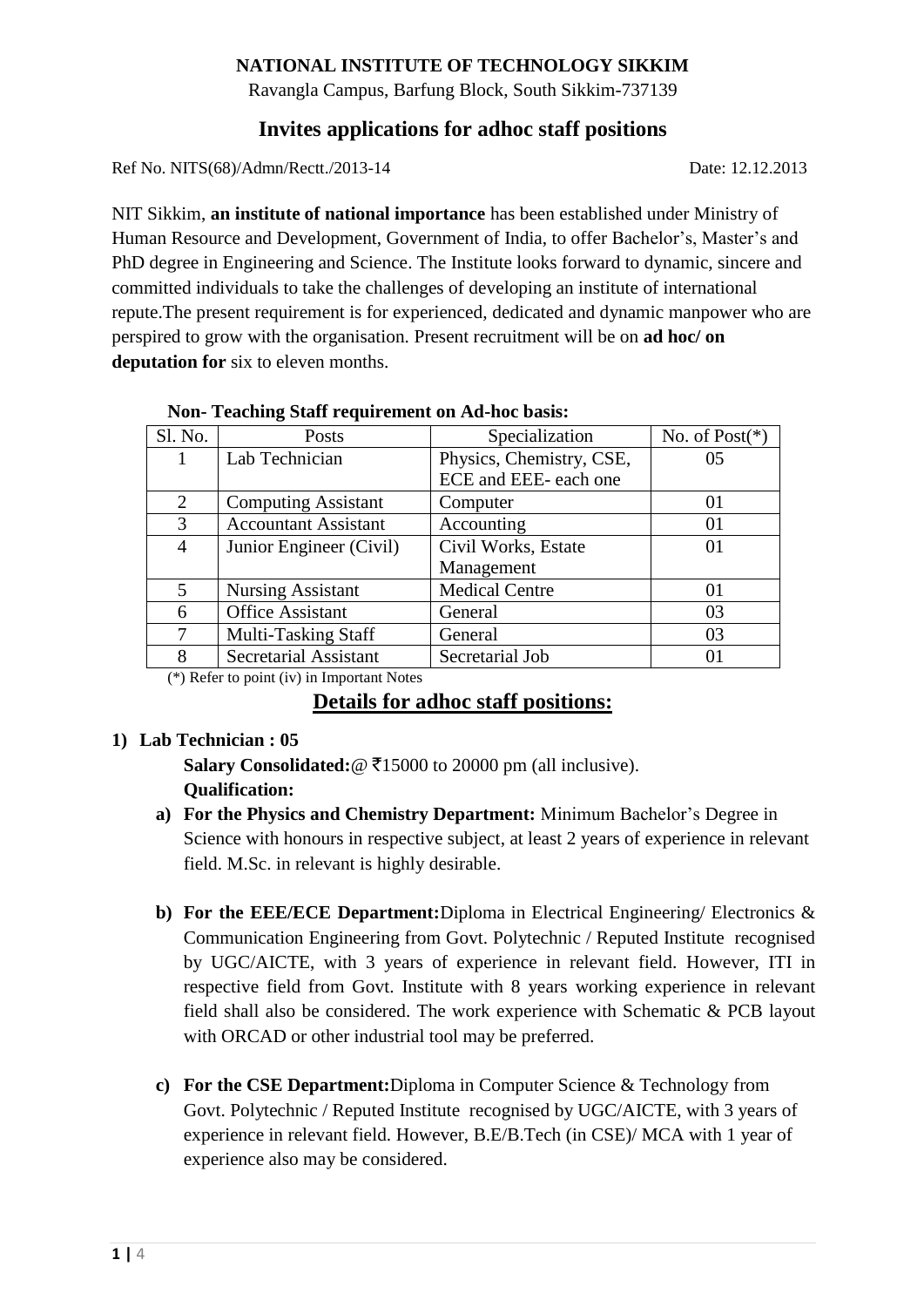## 2) **Computing Assistant : 01**

**Salary Consolidated:** $\textcircled{?}$  ₹15000 to 20000 pm (all inclusive).

**Qualification:** BE/B.Tech in CSE or MCA with at least two years of experience in using and installing common PC software, Computer Hardware and Networking.

#### 3) **Accounts Assistant**:**01**

**Salary Consolidated:** $@ \overline{\mathbf{\ell}} 15000$  to 20000 pm (all inclusive).

**Qualification:** Minimum Graduate(preferably with Commerce) with at least three years of experience in handling accounts in government organisation along with experience in computerised accounting. M.Com and or ICWA/ICAI intermediate passed and/or such professional degree/diploma with 1 year of experience is highly desirable. Work experience in Government Organisations with DCA/Tally ERP 9 may be preferred.

## **4) Junior Engineer (Civil):01**

**Salary Consolidated:** @ ₹20000 to 25000 pm (all inclusive).

**Qualification:**B.E/B.Tech in Civil Engineering with 1 years of experience in Repair & Maintenance work of building, Estate Management etc. However, Diploma(3 years Course) in Civil Engineering from reputed Institute recognised by UGC/AICTE, with 3 years of experience in relevant field will also be considered.

#### **5) Nursing Assistant**

Salary Consolidated: **@** ₹15000 pm (all inclusive).

**Qualifications:** Diploma in Nursing or B.Sc. (Nursing) approved by Nursing Council of India from a recognised Institution. He/ She should have experience in an organisation of middle level for 3 years as a Nurse/Nursing Assistant and be able to provide first-aid and nursing services in NIT Sikkim where students/Faculty and Staff members will be served.

## **6) Office Assistant : 03**

**Salary Consolidated:** $@ \overline{\mathfrak{Z}}12000-16000 \text{ pm (all inclusive)}$ .

**Qualifications:**Bachelor degree with good knowledge and drafting skill in English, working on computer and minimum two years of experience in a well-known organisation. Experience of working in Central Government Organization is desirable.

## **7) Multi-Tasking Staff : 03**

Salary Consolidated: @ ₹10000-15000 pm (all inclusive).

**Qualifications:** He/she should have passed 10+2 with minimum 3 years of experience in least two of the following areas:

Office work, office Attendants/Peon, keeping record, movement of files, driving, House Keeping, Hostel Attendant, Typing on Computer, use of office equipment such as photo copier machine, Faxing , handling postages, handling stores etc.

## **8) Secretarial Assistant: 01**

Salary Consolidated: @ ₹15000-20000 pm (all inclusive).

**Qualifications:** Master degree with good knowledge and drafting skill in English, working on computer and minimum two years' experience in a well known organisation. Graduates with formal secretarial training may also be considered. Experience of working in Central Government organization is desirable.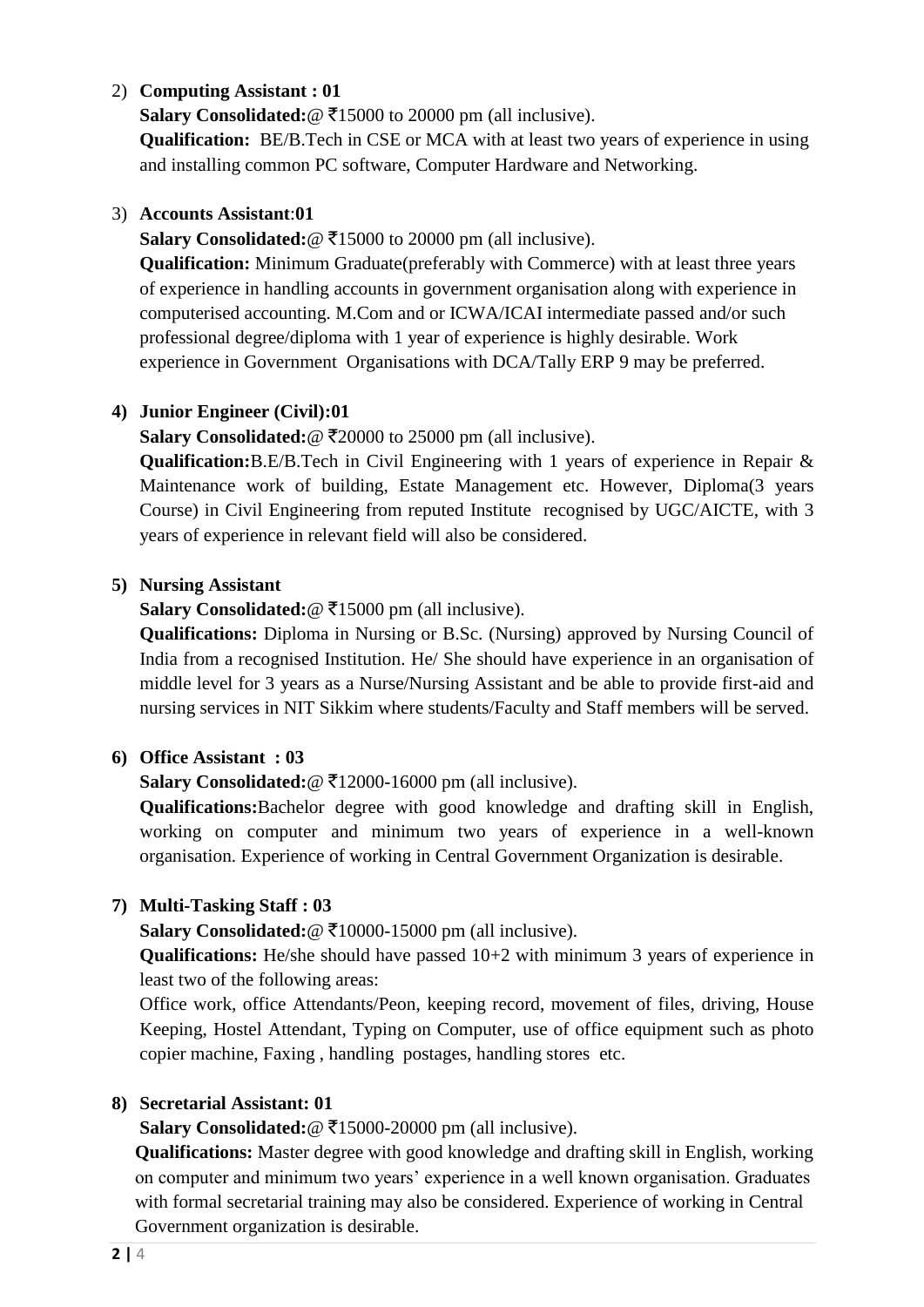Salary will be consolidated (all inclusive) and depending on qualification, experience, knowledge and proficiency. The appointment will be on ad-hoc basis.

#### **Applications:**

Completed applications on prescribed format must reach along with the supporting documents and a passport size photograph to the 'Officer on Special Duty' by speed post or through email by  $3^{rd}$  Jan. 2014. Institute will not be responsible for any postal delay. A**pplications which are incomplete or not in prescribed format and delayed may not be considered.**

| <b>Contact Person/Address:</b> Officer on Special Duty, |                                          |  |
|---------------------------------------------------------|------------------------------------------|--|
|                                                         | National Institute of Technology Sikkim, |  |
|                                                         | Ravangla Campus, South Sikkim, 737 139   |  |
| <b>Contact No.</b>                                      | $\div$ +91 3595 260042                   |  |
| E-mail                                                  | : $osd@nitsikkim.ac.in$                  |  |

#### **Important Notes:**

- i. Applicants in permanent employment in government/semi government organisations are required to submit a "No objection certificate" from the employer, if the application was not sent through the proper channel. Applicants in employment in government /semi-government organisations may be considered on deputation/Lien.
- ii. Merely possessing the prescribed qualifications does not ensure that candidate would be called for the interview.
- iii. Adequate computer proficiency is essential for all the staff positions 1 through 6. For no. 7 also it is desirable.
- iv. The Institute reserves the right to decide the number of vacancies in any position depending on the dynamic change and availability of good candidature.
- v. The Institute reserves the right to accept applications at any time and consider candidates of exceptional calibre without applications.
- vi. **Qualification and experience may be relaxed by the Institute at any point of time for otherwise exceptional candidates.**
- vii. **Reservation in recruitment will be as per Government of India norms as applicable to NIT Sikkim.**
- viii. An applicant has to ensure authenticity of information, documents and photographs.

\*\*\*\*\*\*\*\*\*\*\*\*\*